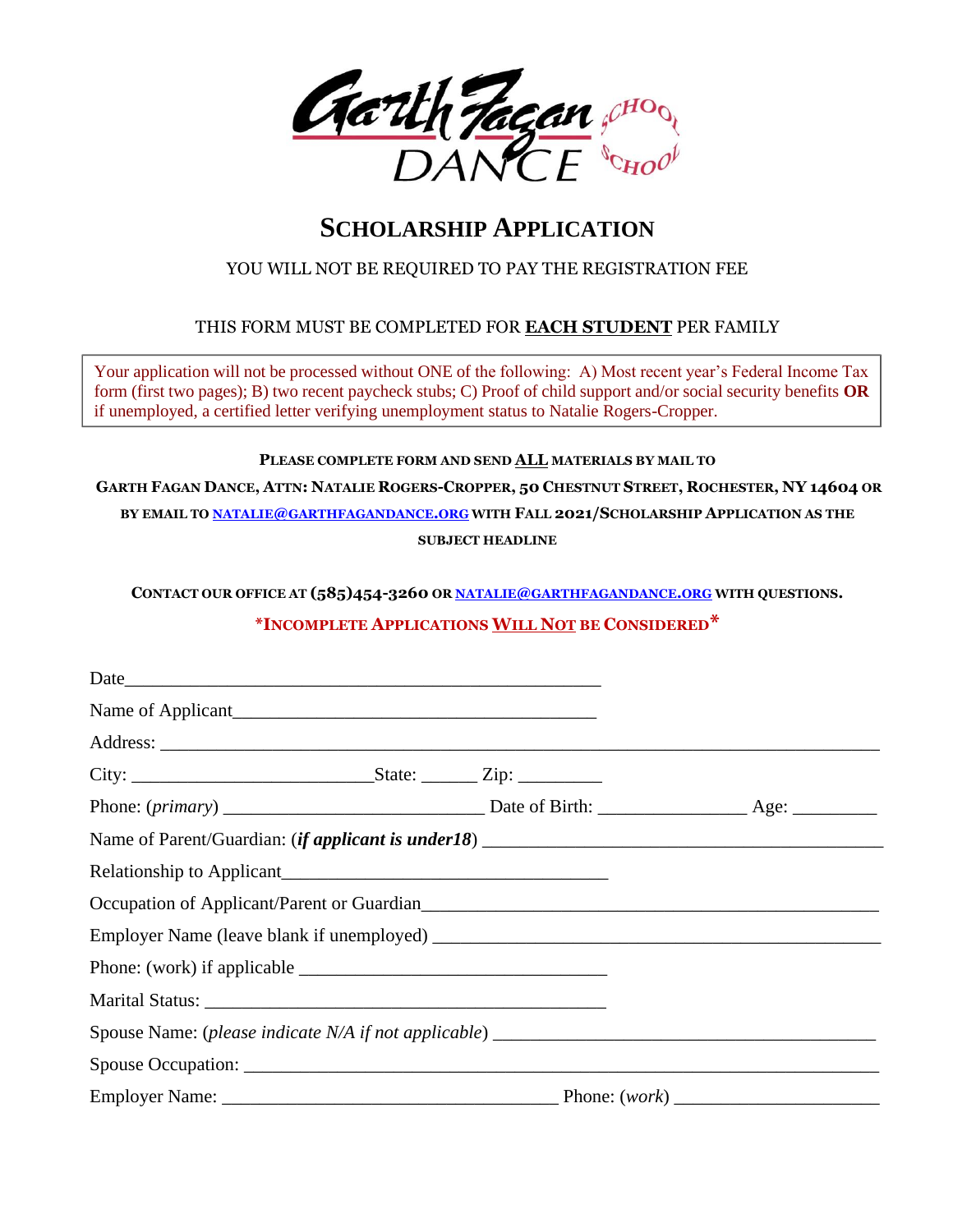OVER  $\rightarrow$